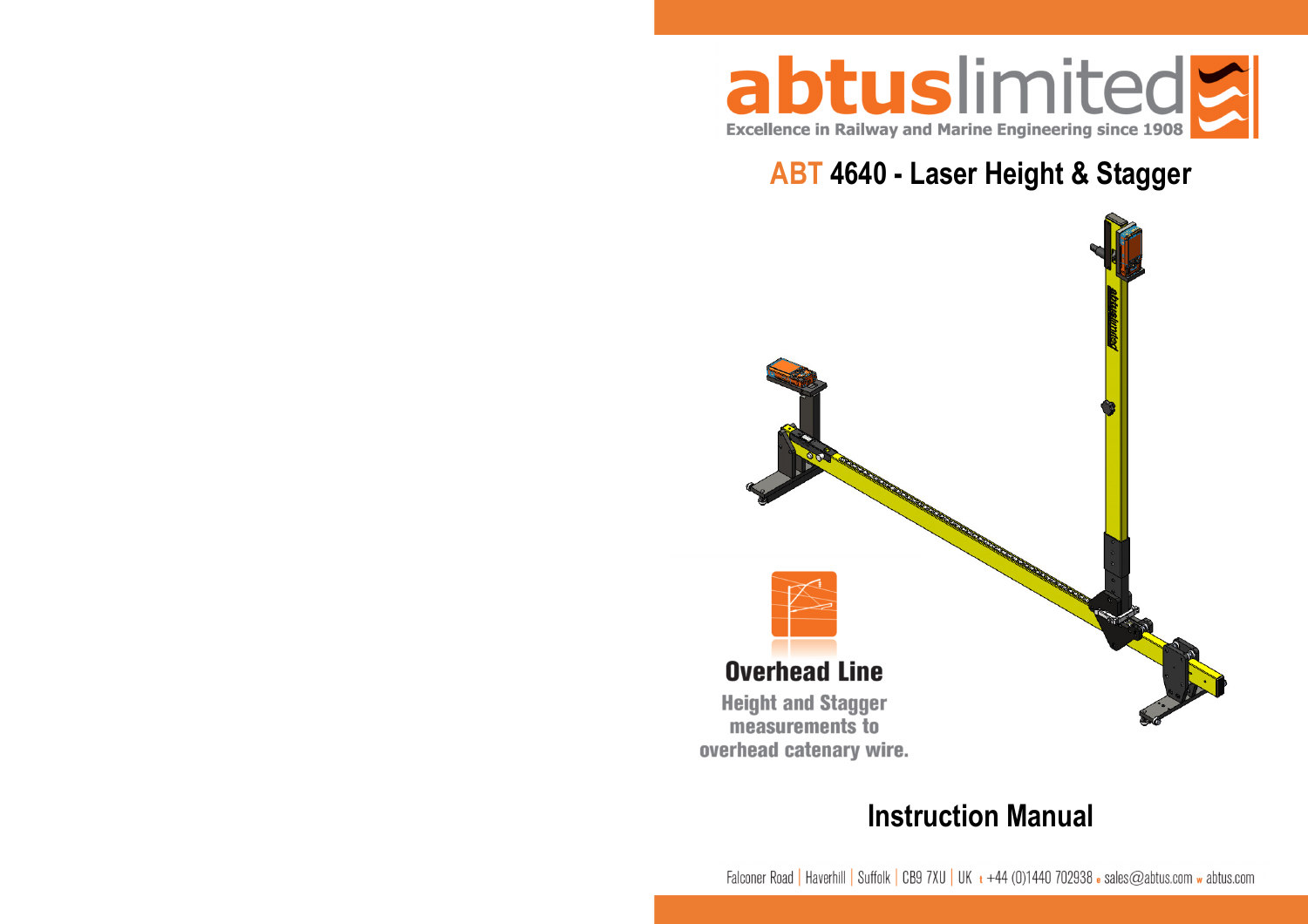## **1.0 Index**

- **1.0Index**
- **2.0Item List**
- **3.0Technical Specification**

#### **4.0Getting Started**

- 4.1**Overview**
- 4.2Assembly
- 4.3Operating the Laser
- 4.4Measuring Height & Stagger
- 4.5Measuring Cant
- 4.6Measuring REFOS

#### **5.0Maintenance**

- 5.1User Advice
- 5.2Every 3 Months
- 5.3Annual

#### **6.0Trouble Shooter**

- 6.1 Cant is not showing or is incorrect
- 6.2 Incorrect icon is displayed on the laser
- 6.3 Hilti PD-E Laser Variation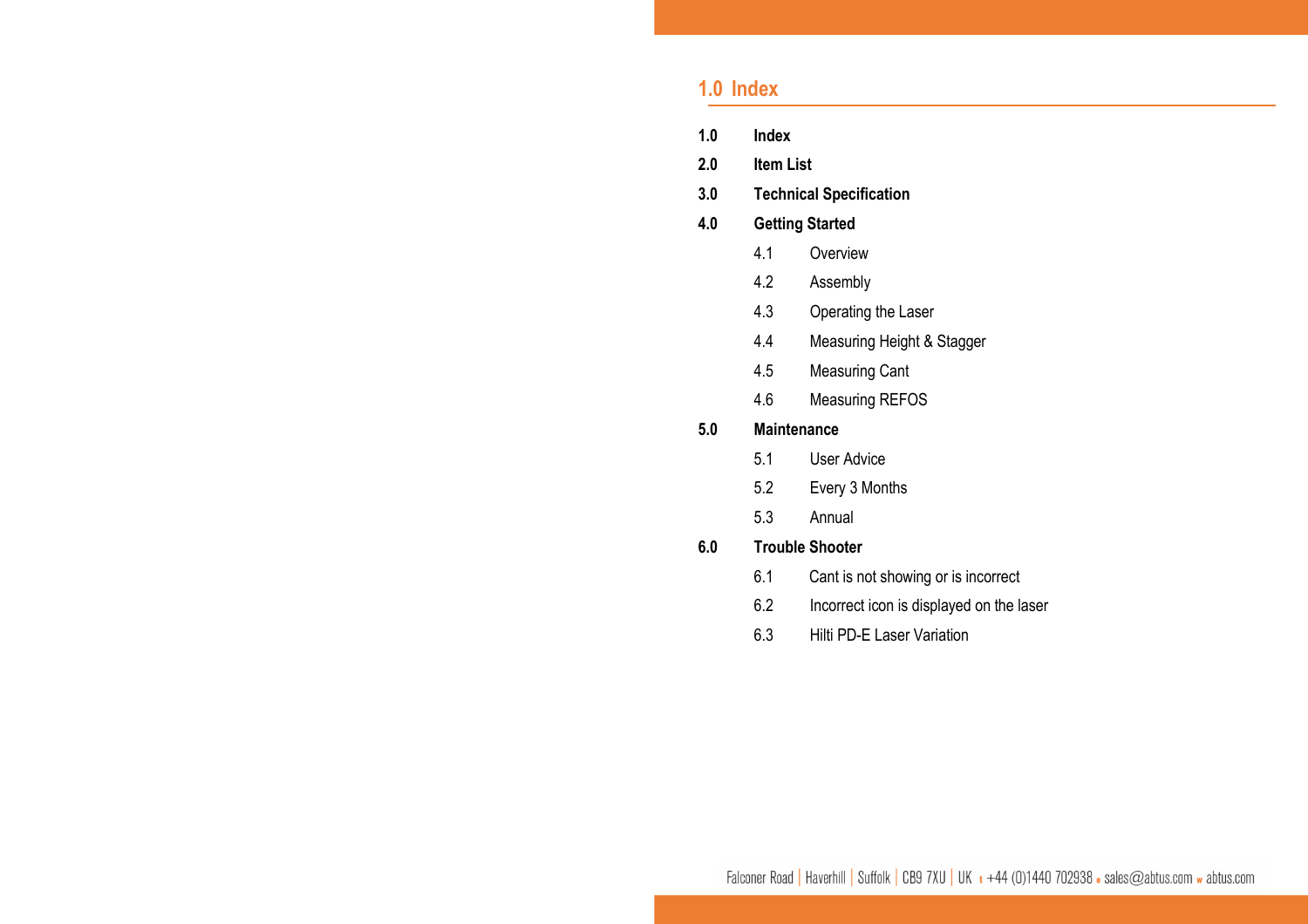## **2.0 Item List**

- •Height & Stagger Gauge
- •REFOS Bracket
- •HILTI PD-E Laser + HILTI Documentation
- •User Manual

# **3.0 Technical Specification**



| Abtus No.             | <b>Physical Weight &amp;</b><br><b>Dimensions</b>             | Cant/Super-<br><b>Elevation</b>                               | <b>Cable Stagger</b>                                      | <b>Cable Height</b>                                                | <b>REFOS</b>                                                    |
|-----------------------|---------------------------------------------------------------|---------------------------------------------------------------|-----------------------------------------------------------|--------------------------------------------------------------------|-----------------------------------------------------------------|
|                       |                                                               |                                                               |                                                           |                                                                    |                                                                 |
| ABT 4640 - 1000g      | Length 1170mm<br>Height 1620mm<br>Width 265mm<br>Weight 7.3kg | Range ±199mm<br>Accuracy $±1.0$ mm<br>Resolution ±0.1mm       | Range ±380mm<br>Accuracy ±10mm@5m<br>Resolution ±0.1mm    | Range ±2m to 100m<br>Accuracy ±3.0mm<br>Resolution ±0.1mm          | Range ±2m to 100m<br>Accuracy $\pm 3.0$ mm<br>Resolution ±0.1mm |
| ABT 4640 - 1067g      | Length 1240mm<br>Height 1620mm<br>Width 265mm<br>Weight 7.4kg | Range ±199mm<br>Accuracy $±1.0$ mm<br>Resolution ±0.1mm       | Range ±420mm<br>Accuracy ±10mm@5m<br>Resolution $±0.1$ mm | Range ±2m to 100m<br>Accuracy $\pm 3.0$ mm<br>Resolution $±0.1$ mm | Range ±2m to 100m<br>Accuracy $\pm 3.0$ mm<br>Resolution ±0.1mm |
| ABT 4640 - 1435g      | Length 1450mm<br>Height 1620mm<br>Width 265mm<br>Weight 7.8kg | Range ±199mm<br>Accuracy ±1.0mm<br>Resolution $\pm 0.1$ mm    | Range ±520mm<br>Accuracy ±10mm@5m<br>Resolution ±0.1mm    | Range ±2m to 100m<br>Accuracy $\pm 3.0$ mm<br>Resolution ±0.1mm    | Range ±2m to 100m<br>Accuracy $\pm 3.0$ mm<br>Resolution ±0.1mm |
| <b>ABT 4640 - IMP</b> | Length 1450mm<br>Height 1620mm<br>Width 265mm<br>Weight 7.8kg | Range ±199mm<br>Accuracy $±1.0$ mm<br>Resolution ±0.1mm       | Range ±520mm<br>Accuracy ±10mm@5m<br>Resolution $±0.1$ mm | Range ±2m to 100m<br>Accuracy $\pm 3.0$ mm<br>Resolution $±0.1$ mm | Range ±2m to 100m<br>Accuracy $\pm 3.0$ mm<br>Resolution ±0.1mm |
| ABT 4640 - 1600g      | Length 1770mm<br>Height 1620mm<br>Width 265mm<br>Weight 8kg   | Range ±199mm<br>Accuracy $±1.0$ mm<br>Resolution $\pm 0.1$ mm | Range ±520mm<br>Accuracy ±10mm@5m<br>Resolution ±0.1mm    | Range ±2m to 100m<br>Accuracy $\pm 3.0$ mm<br>Resolution ±0.1mm    | Range ±2m to 100m<br>Accuracy $\pm 3.0$ mm<br>Resolution ±0.1mm |
| ABT 4640 - 1676g      | Length 1845mm<br>Height 1620mm<br>Width 265mm<br>Weight 8.2kg | Range ±199mm<br>Accuracy $±1.0$ mm<br>Resolution ±0.1mm       | Range ±520mm<br>Accuracy ±10mm@5m<br>Resolution $±0.1$ mm | Range ±2m to 100m<br>Accuracy $\pm 3.0$ mm<br>Resolution $±0.1$ mm | Range ±2m to 100m<br>Accuracy $\pm 3.0$ mm<br>Resolution ±0.1mm |

## **Features:**

- •Fully insulated
- •Expected battery life – 1 year
- •Carry/ storage case
- •Back light on laser display for night/ tunnel work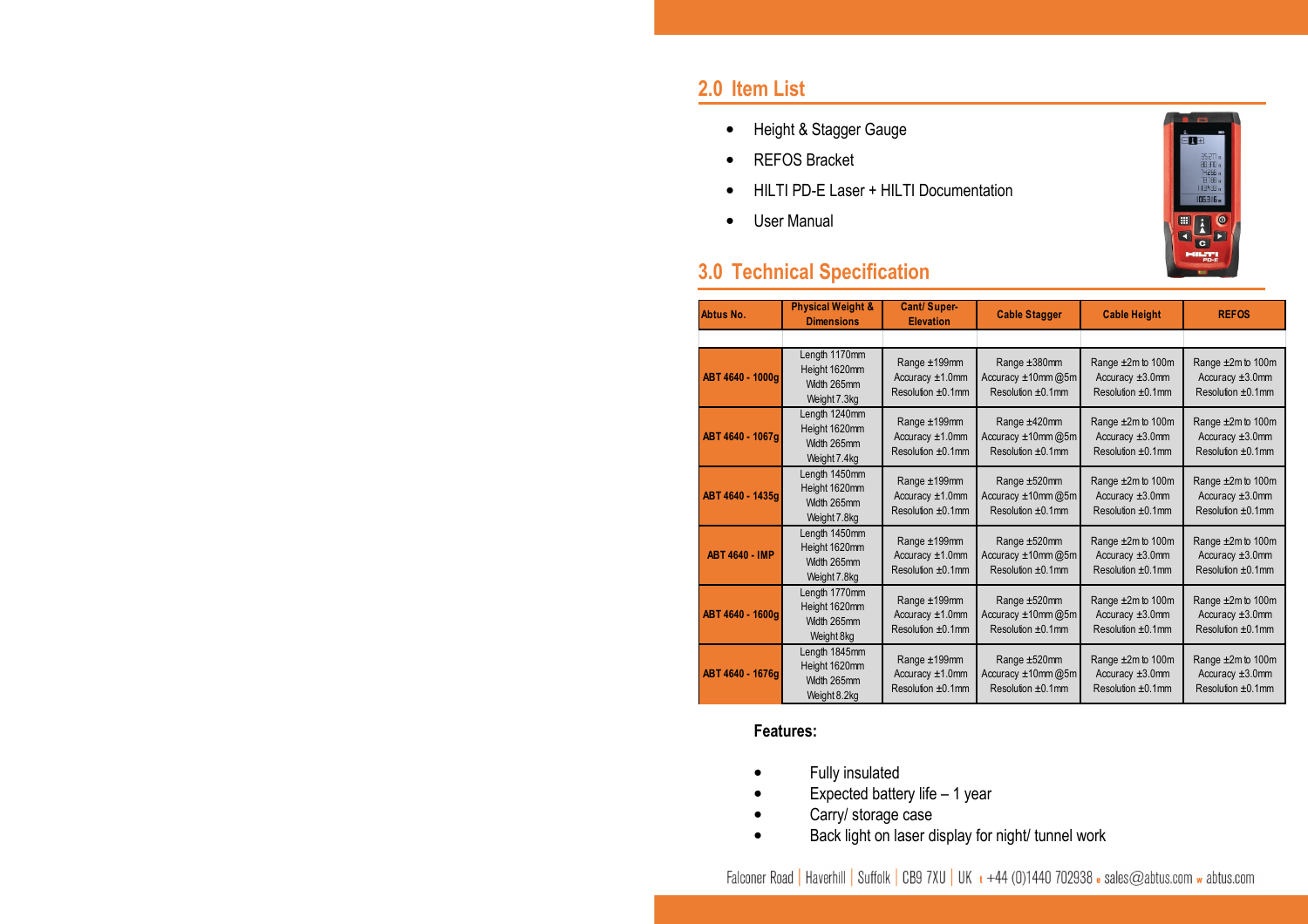## **4.0 Getting Started**

## **4.1 Overview**

The ABT 4640 is a light-weight gauge that allows the user to safely take Height and Stagger measurements of the OHL (Over Head Line) using laser technology. Super-Elevation (SE) and Rail Edge to Face of Structure (REFOS) can also be measured

The laser unit is positioned at eye-level and features a 90º viewing prism, enabling the operator to easily set the laser location marker onto the OHL in all weather conditions including bright sunshine. The Height reading is displayed on an illuminated LCD screen on the laser. Stagger position is indicated on a reflective scale for ease of use at night as well as day.

SE is displayed on an illuminated LCD screen and REFOS is measured by transferring the laser unit to a separate bracket.

The vertical beam folds down flat to the horizontal beam for storage and transport.

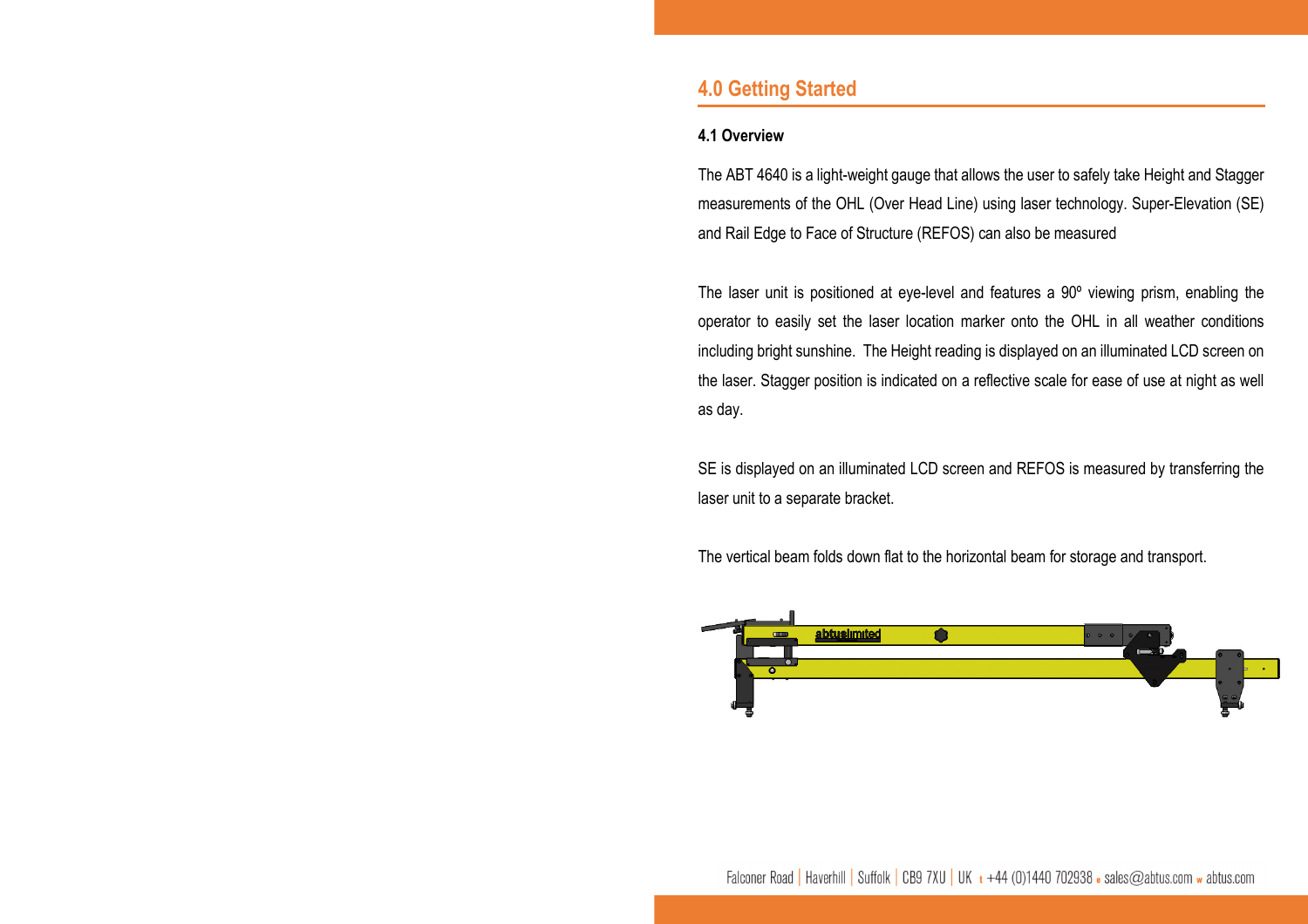## **4.2 Assembly**

1. To release the vertical beam, pull the lever towards you (See Figure 1). Lift the vertical beam until it rests against the stop. Release the toggle latches and fasten securely to the vertical beam (shown in Figure 2).









Falconer Road | Haverhill | Suffolk | CB9 7XU | UK  $t +44$  (0)1440 702938 a sales@abtus.com w abtus.com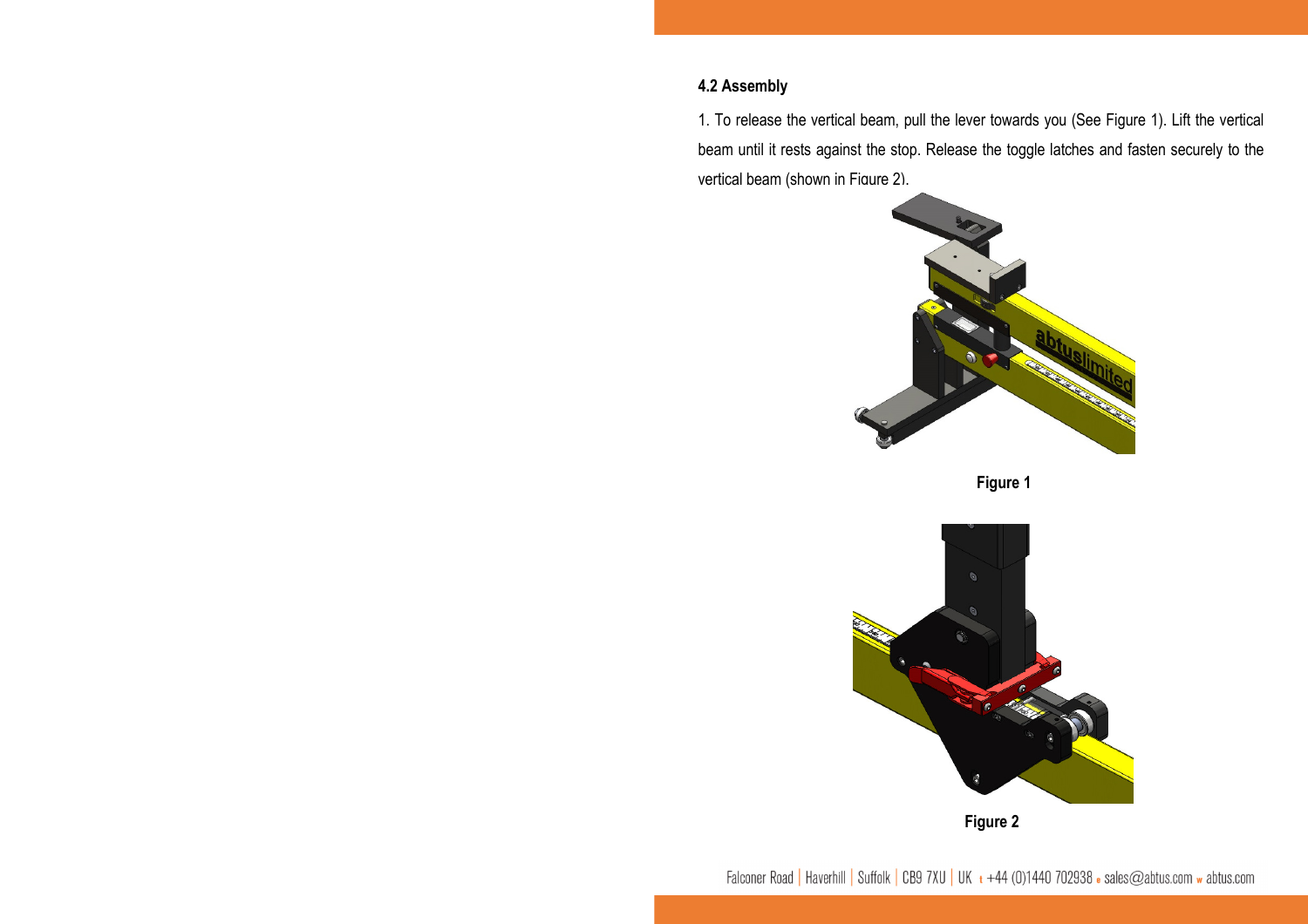2. Place the laser unit into the holder at the top of the vertical beam and fix in place using the screw provided (See Figure 3).



**Figure 3**

3. Screw the REFOS bracket to the rail foot of the gauge. The REFOS bracket may be fitted to either side of the gauge as required (see Figure 4).



**Figure 4**<br>Falconer Road | Haverhill | Suffolk | CB9 7XU | UK + +44 (0)1440 702938 • sales@abtus.com w abtus.com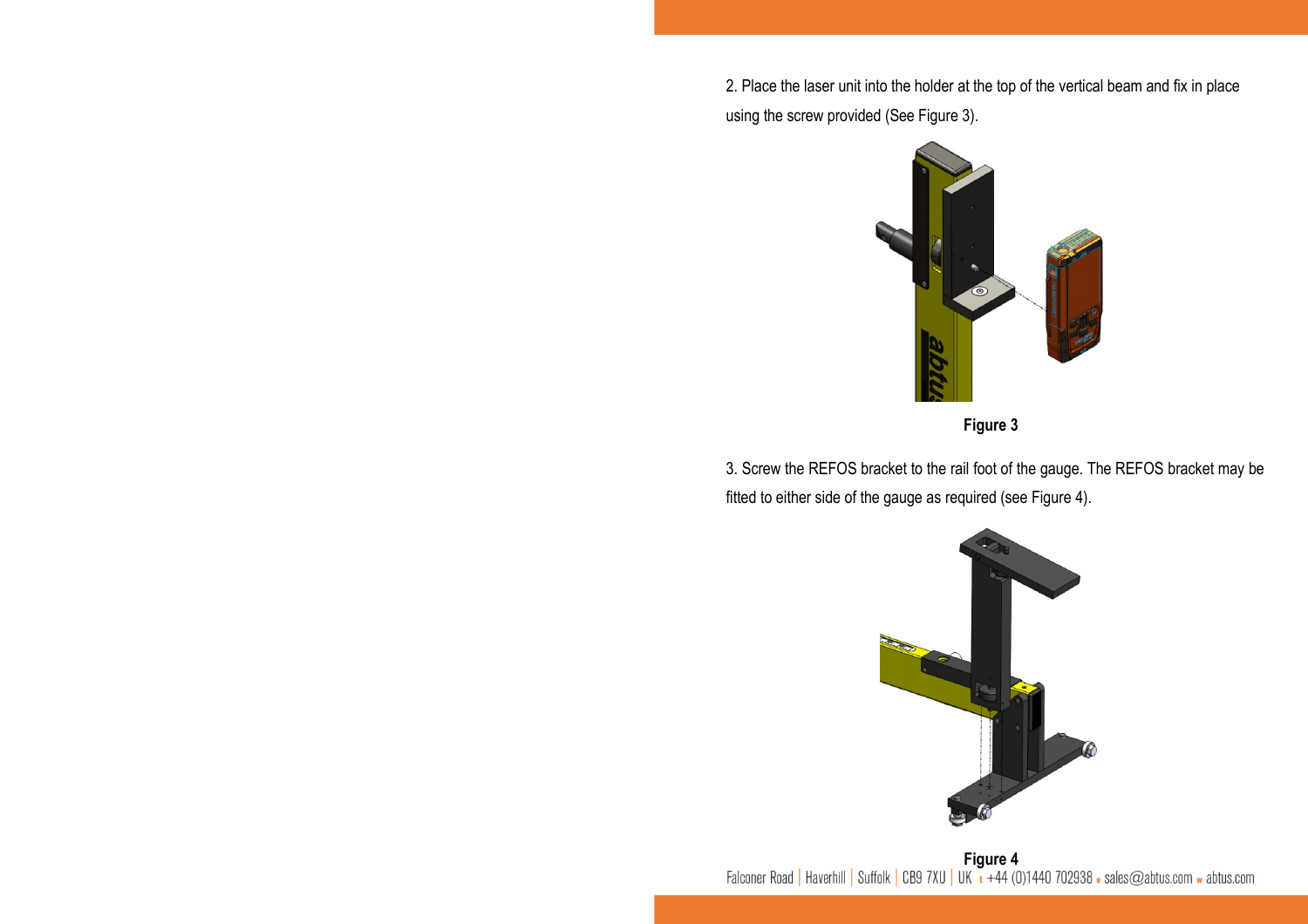## **4.3 Operating the Laser**

- 1. Switch on the laser by pressing the  $\cup$  situated on the right hand side of the unit.
	- a.If the laser unit is mounted on the top holder appears the following screen.



b. If the laser unit is mounted on the REFOS bracket appears the default screen.



2.Press the **button to go to the next screen if the laser is mounted on the top** holder.

Falconer Road | Haverhill | Suffolk | CB9 7XU | UK + +44 (0)1440 702938 · sales@abtus.com w abtus.com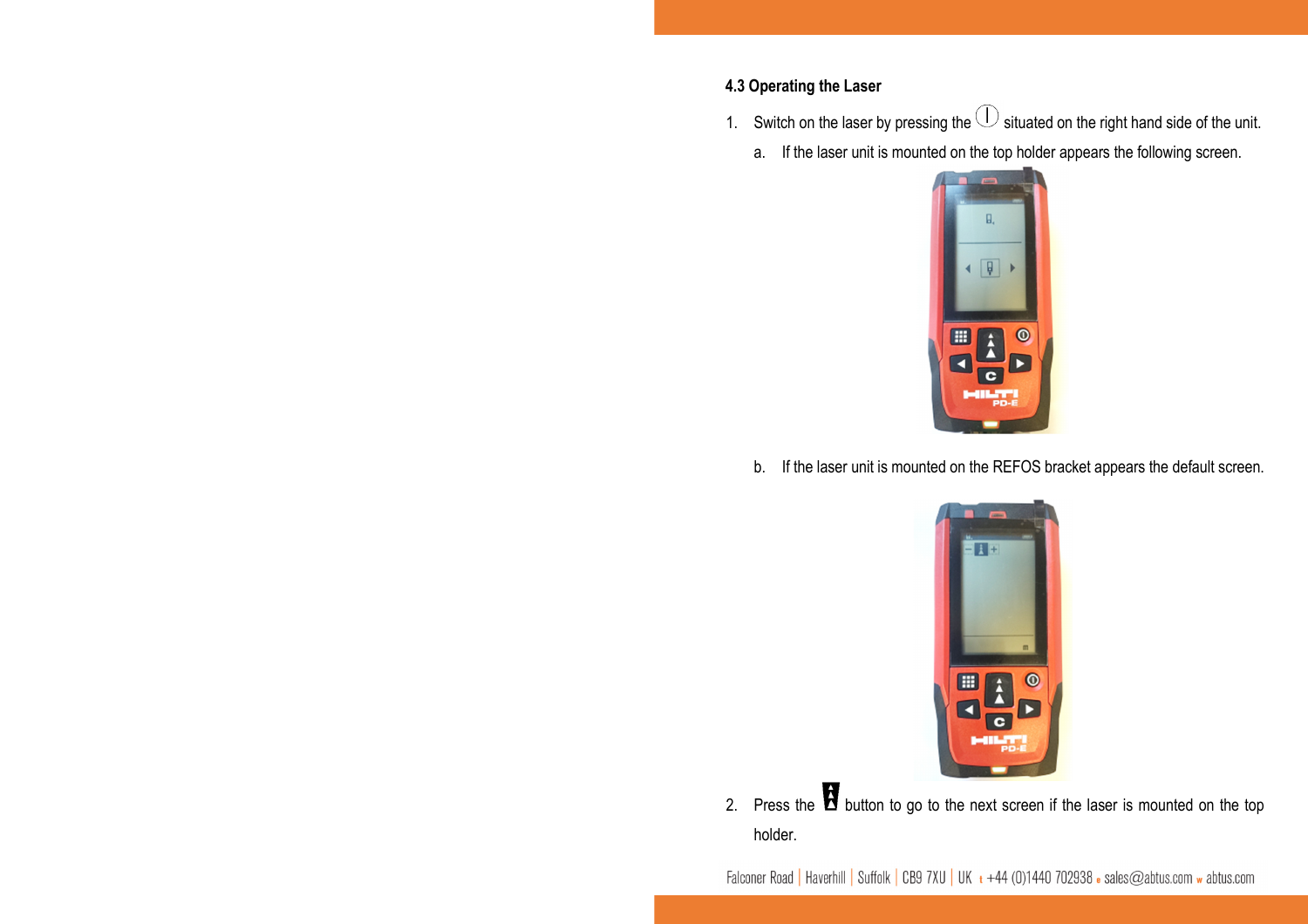3. One of two icons (shown in Figure 5) will be displayed in the top left of the screen which represents the point from which the laser measurements will be taken. Icon 'A' should be shown when the laser unit is mounted on the REFOS bracket and Icon 'B' should be shown when placed in the top holder.



- 4. Press the  $\blacksquare$  button to reveal the laser location marker (visible red laser beam).
- 5. Press the same button to take the measurement, which will appear in the bottom right corner of the screen.

#### **4.4Measuring Height & Stagger**

- 1. Ensure vertical beam is in the operating position and that the laser is secured (as described in section 4.2).
- 2. With the laser location marker activated, look through the viewing hole of the laser unit (shown in Figure 6). This will allow you to see when the laser is in line with the OHL.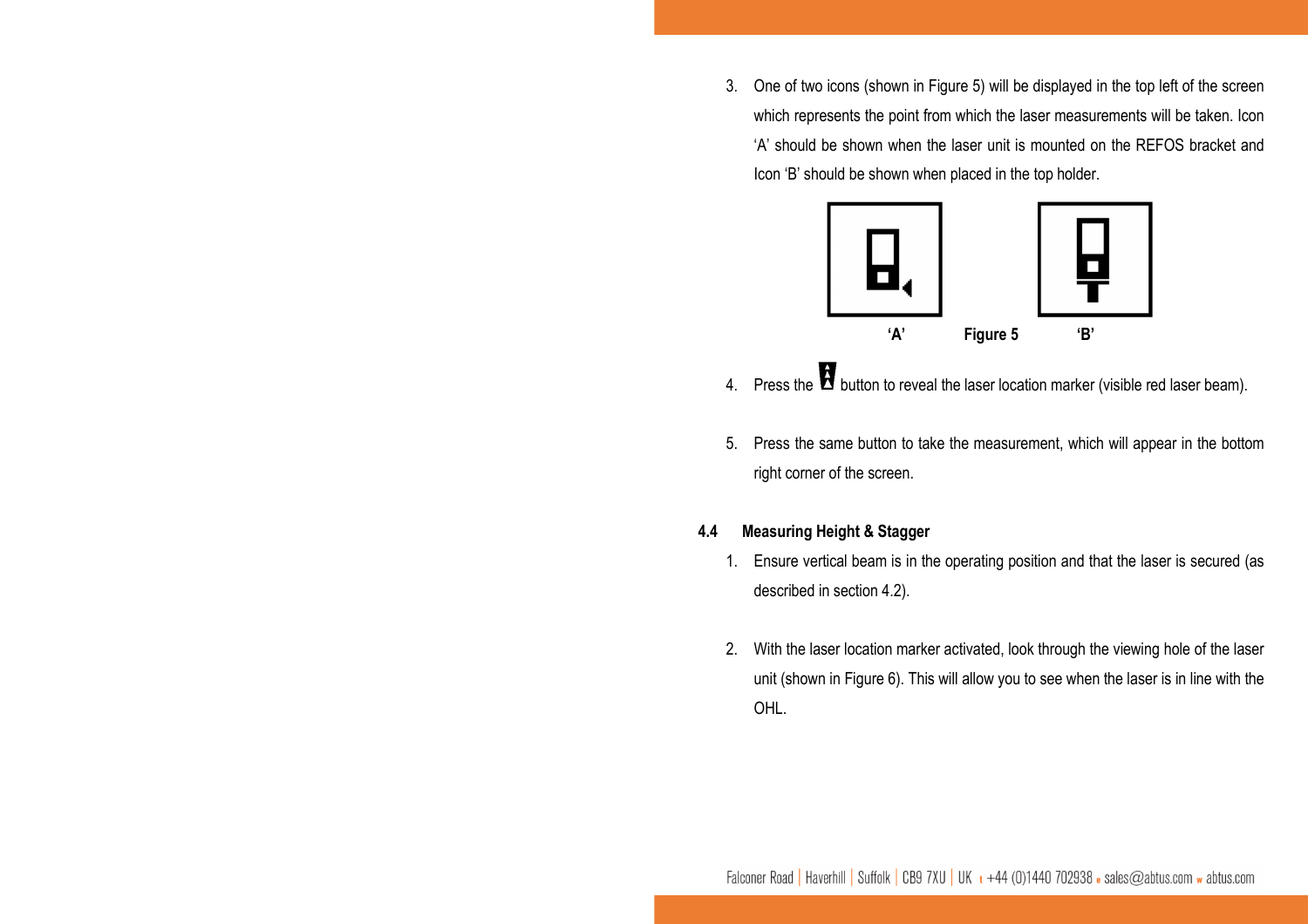

**Figure 6**

3. The vertical beam can be moved from side to side by turning the stagger adjustment wheel located in the centre of the vertical beam (shown in figure 7). When the overhead cable is in line with the laser the amount of cable stagger can be read from the scale on the upper side of the horizontal beam.



Falconer Road | Haverhill | Suffolk | CB9 7XU | UK + +44 (0)1440 702938 · sales@abtus.com w abtus.com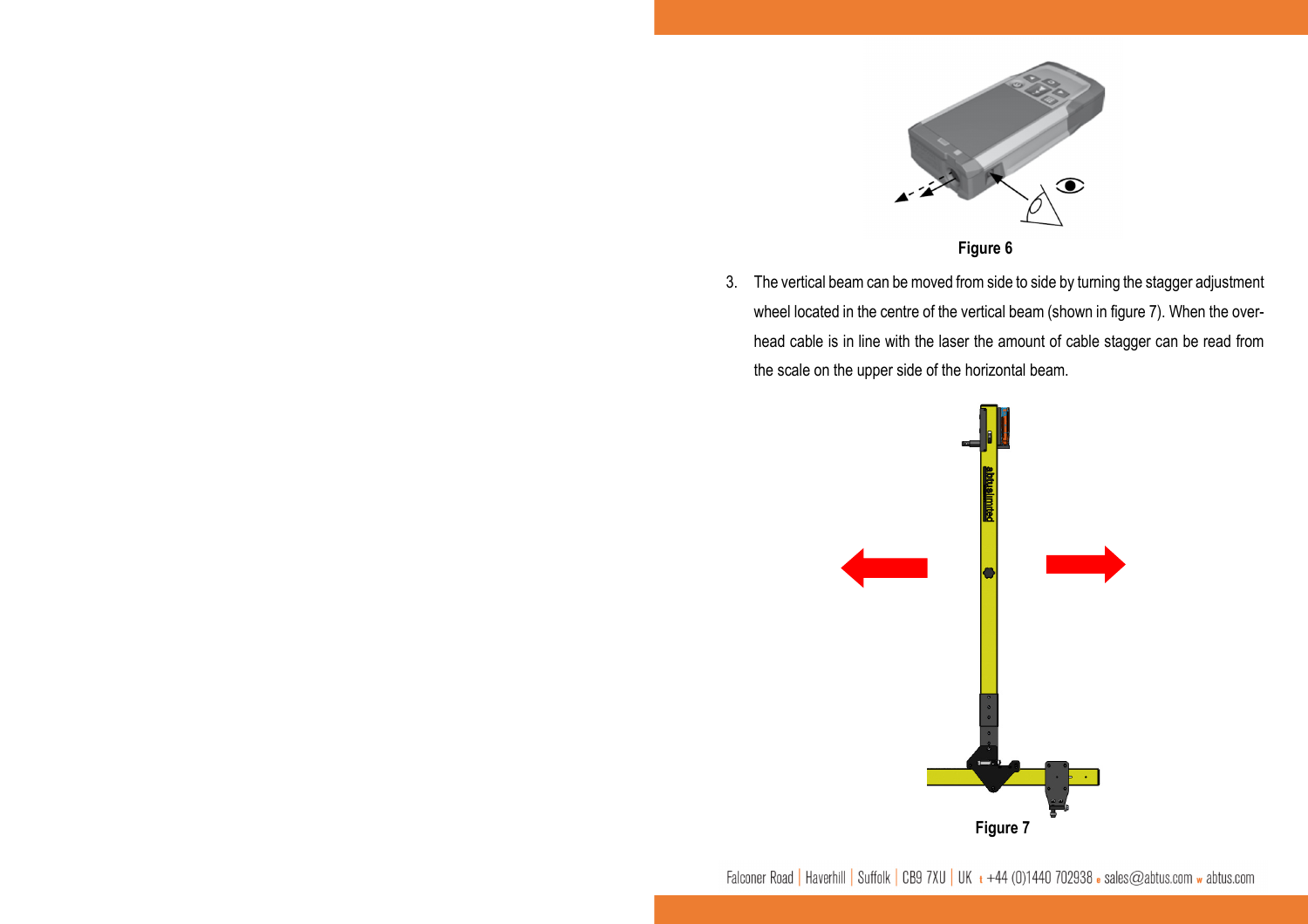#### **4.5Measuring Cant/ Super Elevation**

- 1. To measure Cant/ super elevation press the white button at the left end of the gauge, a measurement will appear on the screen above the white button.
- 2. After pressing the white button, the sensor requires approximately 10 seconds to stabilise. In order to save battery power, the screen will automatically switch off after 50 seconds.
- 3. A positive SE reading is when the right rail is higher than the left.

#### **4.6Measuring REFOS**

- 1. Secure laser unit to REFOS bracket (see Figure 4).
- 2. Use the spirit level on the laser unit to ensure it is level before taking the measurement

#### **5.0Maintenance**

#### **5.1User Advice**

- • Check that the bearing surfaces that are in contact with the rail are clean and can move freely
- •Ensure that the vertical beam locks firmly into place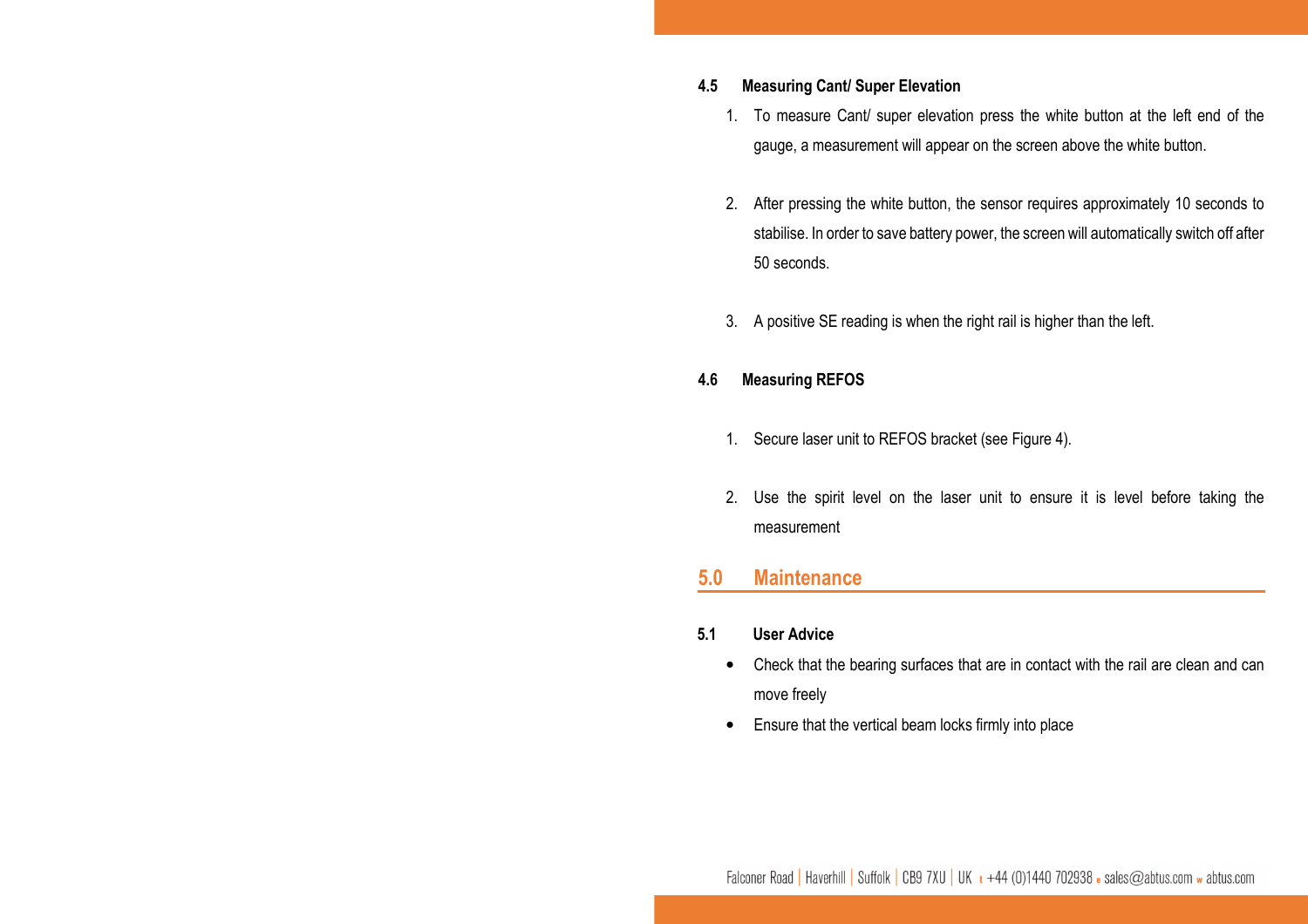## **5.2 Every 3 Months**

- •Visually check for damage
- •Ensure that there are no flat spots on the bearing surfaces in contact with the rail

### **5.3 Annual**

• To ensure that the accuracy of your ABT4640 remains within specified limits, it should be returned to your local distributor for annual re-calibration.

## **6.0 Trouble Shooter**

## **6.1 Cant is not showing or is incorrect**

Try replacing the battery (9V PP3). Remove the battery cover on the underside of the horizontal beam and carefully unplug the existing battery.

## **6.2 Incorrect icon is displayed on the laser unit**

The laser unit senses a magnetic field to select the correct icon – check that a magnet is present in the base of the top holder. If the symbol below does not show, try removing the unit and re-attaching to the laser bracket.



Falconer Road | Haverhill | Suffolk | CB9 7XU | UK  $t +44$  (0)1440 702938  $\cdot$  sales@abtus.com  $\cdot$  abtus.com